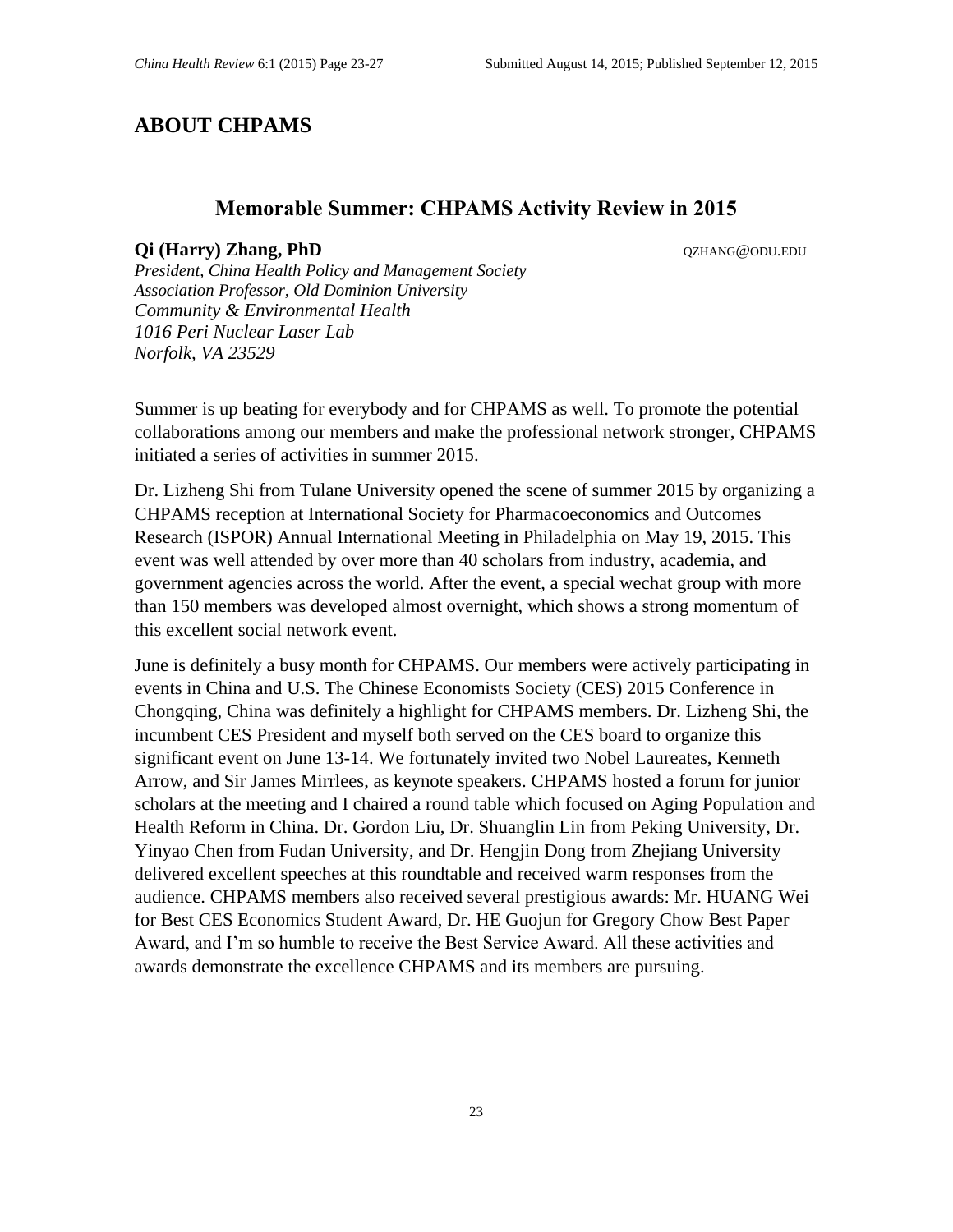QI (HARRY) ZHANG



Right after the CES conference, CHPAMS members joined the 2nd Westlake Youth Forum on June 15-18, 2015 in Hangzhou, China. The Westlake Youth Forum is a significant event organized by China Medical Board (CMB), Zhejiang University School of Medicine, and CHPAMS. The forum attracted over 50 attendees and CHPAMS members actively participated in the forums as presenters, moderators, and discussants. CHPAMS also held its reception on June 16, which had an unforgettable night for all attendees. Thanks to CMB's generous support, the Westlake Youth Forum provides excellent educational and networking opportunities to junior public health and health policy scholars in China and overseas.

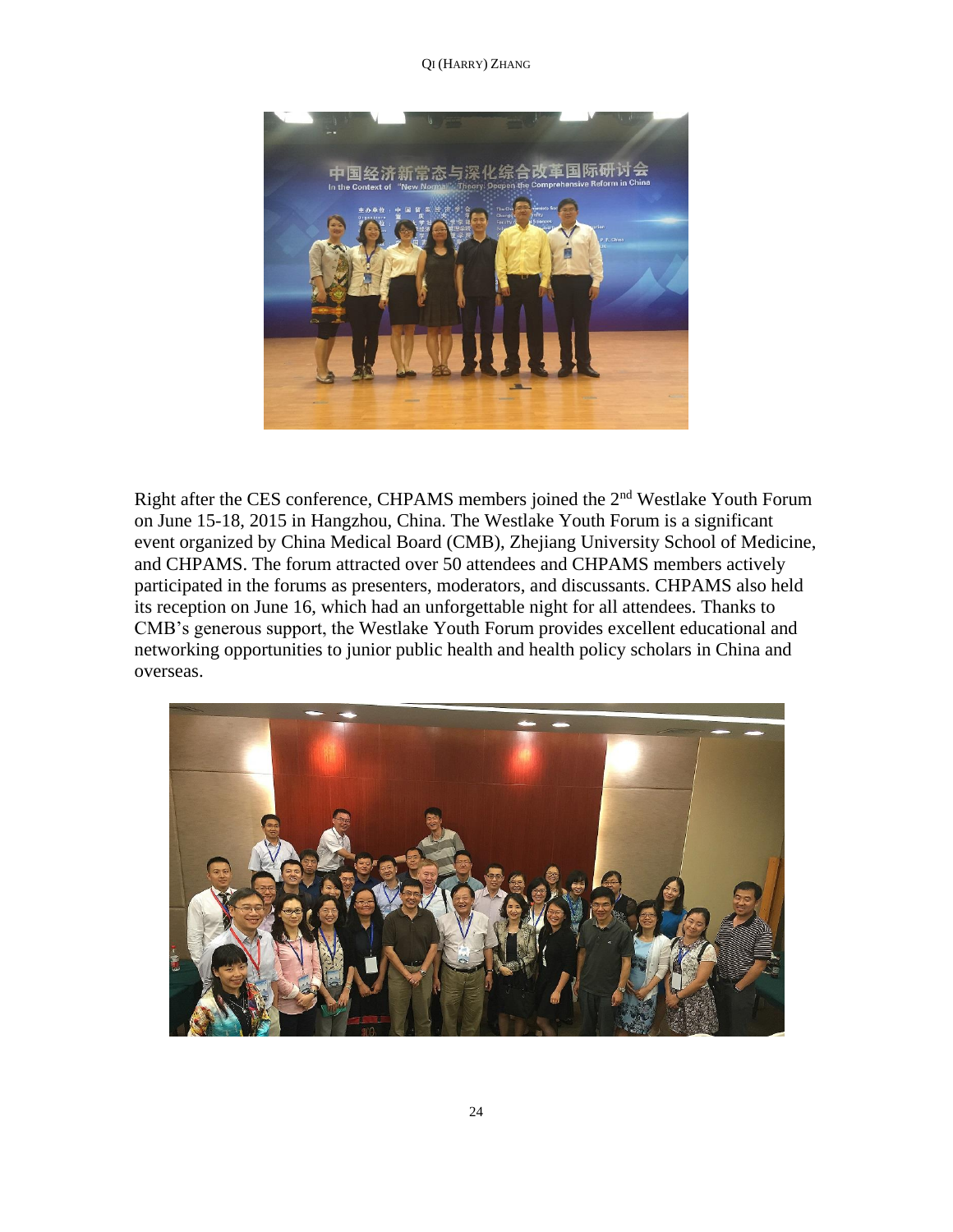Almost at the same time, a group of health services researchers attended CHPAMS' reception at the 2015 AcademyHealth Annual Research Meeting (ARM) on June 15, 2015 in Minneapolis, MN. Approximately 20 current and new CHPAMS members participated and enjoyed the reception. This social event provided a delightful opportunity for Chinese researchers from all around the world to exchange ideas and collaborate in the future.



The China Health Policy and Management Society (CHPAMS) and its members actively participated in the International Health Economics Association (iHEA) 11th World Congress in Milan, Italy on July 13-15, 2015. CHPAMS was highlighted as one of the premier Chinese organizations in the Congress' program. CHPAMS members contributed to the biennial conference as scientific committee members, session chairs, and presenters. CHPAMS also hosted a reception for attending members with a memorable reunion in the summer of Milan.

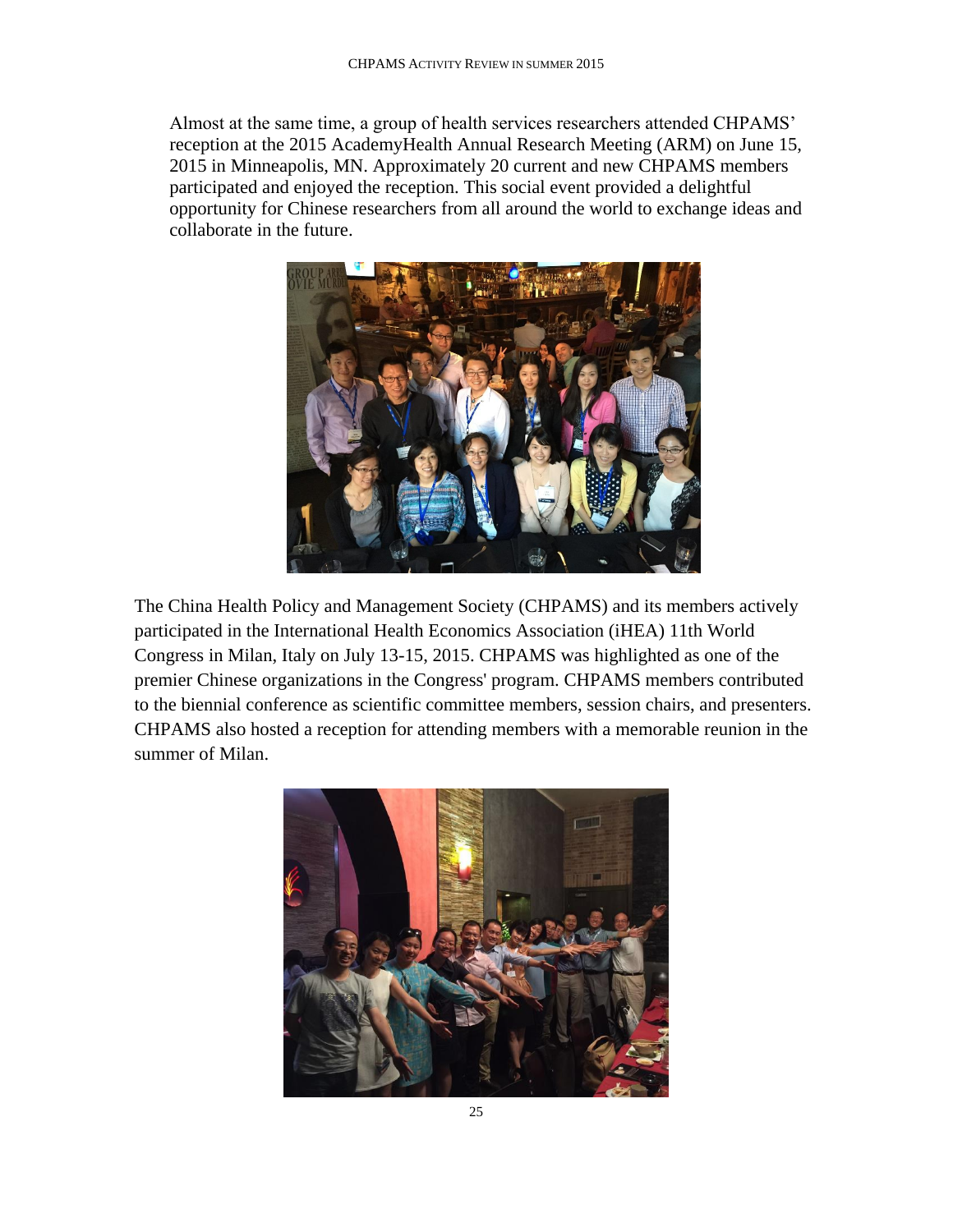Except for attending a variety of conferences in the summer, CHPAMS successfully hosted the 2nd **Jump-Start Your Career** (JSYC) Webinar on June 30, 2015. The Jump-Start Your Career is a series of webinars hosted by CHPAMS to facilitate the members' career development in their own fields by introducing career opportunities in and out of China. CHPAMS hosted the 1st Jump-Start Your Career in May 2015 and we invited two premier speakers for this inaugural event from Peking University and Shandong University. The 2<sup>nd</sup> JSYC highlighted senior speakers from Zhejiang University and Fudan University, who introduced their institutions, job opportunities, benefits to recruit talented scholars. Several junior faculty members from each institution described their experience and lives as the returnees in China. The speakers interacted with CHPAMS members and answered questions from the participants during the live event. CHPAMS appreciated the following speakers who support the **Jump-Start Your Career** webinars.

## *Peking University, School of Public Health*

Qingyue Meng, Dean, School of Public Health and Executive Director, PKU China Center for Health Development Studies

Xiaoyun Liu, Associate Professor, PKU China Center for Health Development Studies

### *Shandong University, School of Medicine and Health Management*

 Qiang Sun, Deputy Dean, School of Medicine and Health Management and Executive Director, Center for Health Management and Policy

Xiaojie Sun, Associate Professor, Center for Health Management and Policy

# *Zhejiang University, School of Public Health & School of Medicine*

Shankuan ZHU, Associate Dean and Professor, Founding Director of Chronic Disease Institute, School of Public Health

Hai YU, Professor, Center for Health Policy Studies, School of Medicine

Hengjin DONG, Professor, Associate Director of Department of Social Medicine , School of Public Health; Director of Center for Health Policy, School of Medicine

Xiaoguang MA, Associate Professor, Secretary of Human Resource Committee, School of Public Health

*Fudan University, School of Public Health* 

Wen CHEN, Dean, Professor of Health Economics